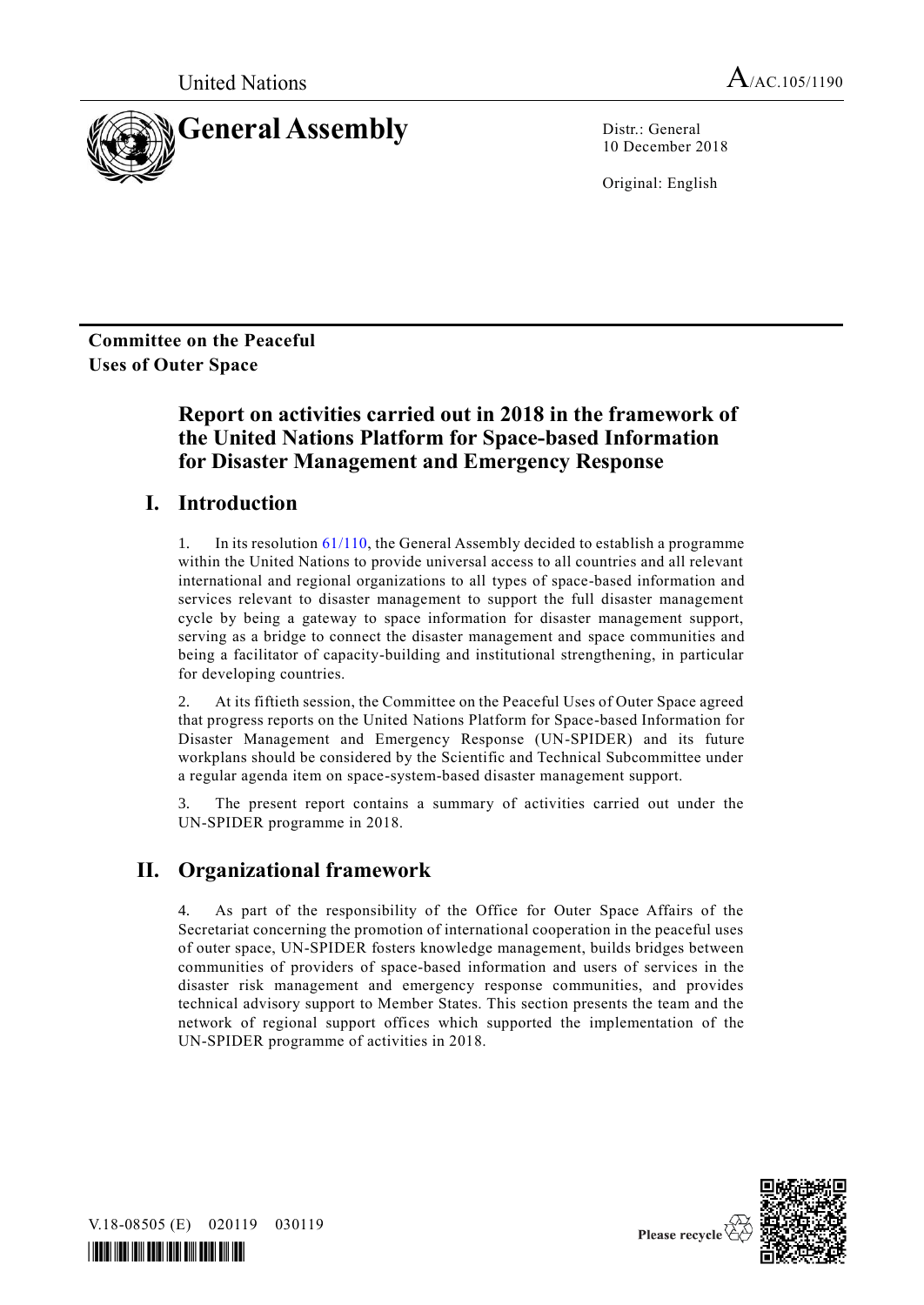# **A. Staff of the United Nations Platform for Space-based Information for Disaster Management and Emergency Response**

5. The overall supervision of the UN-SPIDER programme is the responsibility of the Director of the Office for Outer Space Affairs. The Chief of the Space Applications Section, assisted by a senior programme officer, is responsible for planning and coordinating the activities with the support of a programme officer who leads the activities of the UN-SPIDER office in Bonn, Germany; a programme officer who leads the activities of the UN-SPIDER office in Beijing; a programme officer in Vienna who supports outreach and capacity-building activities and advisory services; a junior professional officer in Bonn who supports awareness-raising and information management activities; two general services staff members; three non-reimbursable loans of personnel from the China National Space Administration (CNSA), the National Disaster Reduction Centre of China and the German Aerospace Centre (DLR); and a total of 17 interns in UN-SPIDER offices.

6. In 2017, the Ministry of Civil Affairs of China and the Office for Outer Space Affairs signed a new funding agreement that offers support to the UN-SPIDER office in Beijing and provides funding for its activities from 2017 to 2020.

7. In 2018, an agreement for a five-year joint project was signed between the University of Bonn and the UN-SPIDER office in Bonn, funded by DLR. Within the scope of that project, UN-SPIDER will plan and implement international conferences and expert meetings, carry out knowledge management efforts and provide technical advisory support to Member States, with a focus on Africa.

# **B. Network of regional support offices**

8. In its resolution [61/110,](http://undocs.org/A/RES/61/110) the General Assembly agreed that UN-SPIDER should work closely with regional and national centres of expertise in the use of space technology in disaster management to form a network of regional support offices for implementing the activities of the programme in their respective regions and/or areas of expertise.

9. The 23 regional support offices<sup>1</sup> of UN-SPIDER are hosted by national and regional organizations. These regional support offices provide regional coverage to UN-SPIDER activities from institutions specialized in Earth observation, disaster risk reduction and emergency response.

# **III. Activities carried out in 2018**

10. The work carried out by UN-SPIDER in 2018 was implemented with the resources allocated through the regular budget of the United Nations and with voluntary and in-kind contributions from Member States and collaborating entities.

11. UN-SPIDER regional support offices, donors and other partners met in Vienna on 22 June 2018 in the context of UNISPACE+50, an event marking the fiftieth anniversary of the first United Nations Conference on the Exploration and Peaceful Uses of Outer Space (UNISPACE). The meeting served as an occasion to provide updates on present and upcoming activities and discuss contributions by the regional support offices and partners.

12. As part of its technical advisory support activities (see section A below), UN-SPIDER conducted a technical advisory mission to Zimbabwe, five follow-up activities in Ghana, Guatemala, Nepal, Sri Lanka and Viet Nam, and an advisory support activity in Cambodia. The programme also provided technical advisory support via the generation of tailor-made space-based information to three countries

**\_\_\_\_\_\_\_\_\_\_\_\_\_\_\_\_\_\_**

<sup>&</sup>lt;sup>1</sup> Further information is available at www.un-spider.org/network/regional-support-offices.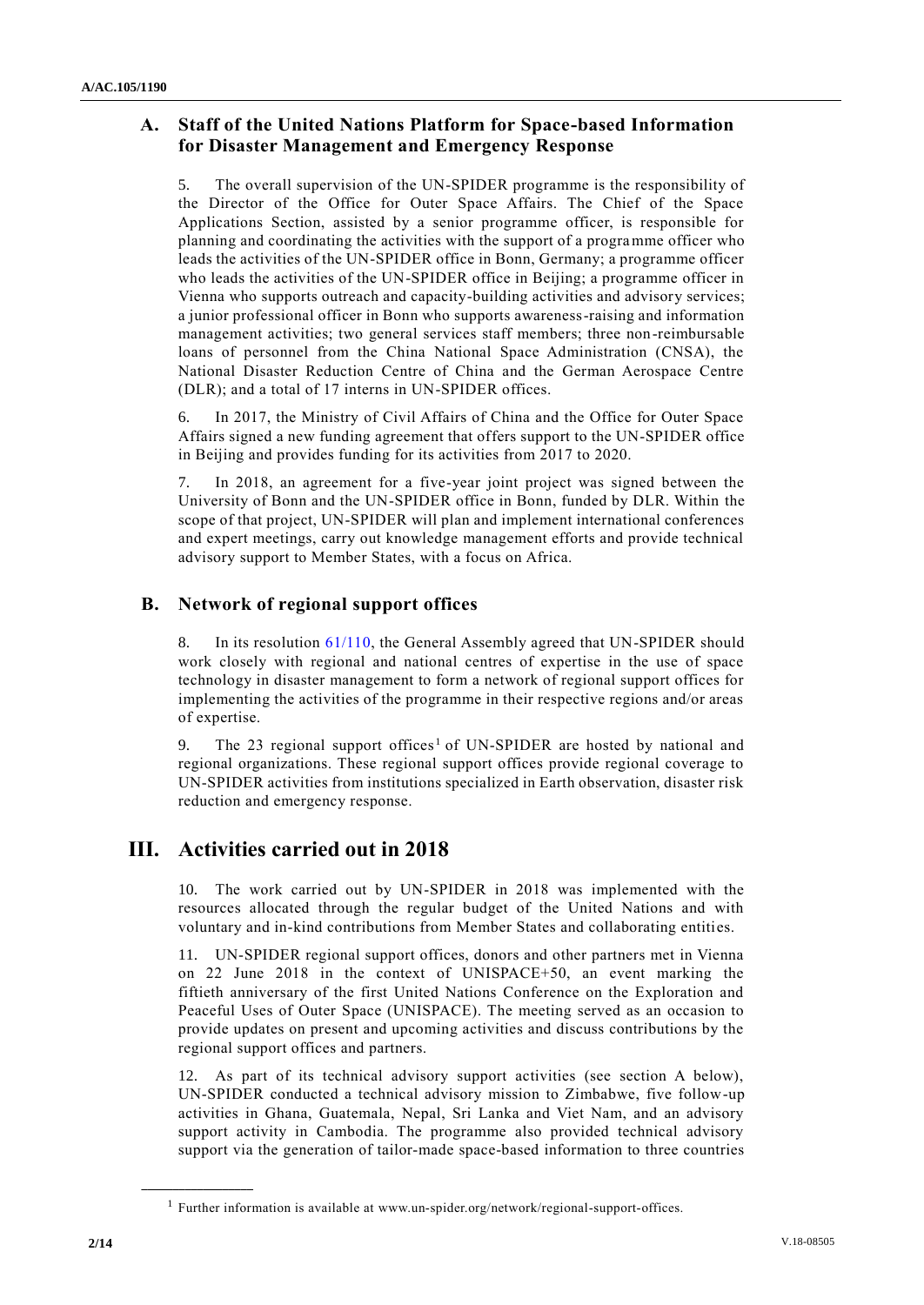facing floods (Ghana, Nigeria and Viet Nam), as well as countries experiencing droughts (Bolivia (Plurinational State of), Ecuador, El Salvador, Guatemala, Nigeria and Peru).

13. The outreach activities conducted by UN-SPIDER (see section B below) included 10 workshops, conferences, training courses and side events organized in China, Germany, Guatemala, India, Mongolia, South Africa and Ukraine.

14. The programme supported emergencies in five countries and promoted the universal access initiative of the Charter on Cooperation to Achieve the Coordinated Use of Space Facilities in the Event of Natural or Technological Disasters (also called the International Charter "Space and Major Disasters") among disaster management authorities of five countries (see section D below).

15. The programme serves as the secretariat of the Global Partnership using Space-based Technology Applications for Disaster Risk Reduction (GP-STAR), a multi-stakeholder, voluntary partnership launched at the Third United Nations World Conference on Disaster Risk Reduction, held in Sendai, Japan, on 15 March 2015. GP-STAR supports the implementation of the Sendai Framework for Disaster Risk Reduction 2015–2030 by, inter alia, providing advice to Government organizations and projects on the use of space technologies and applications in disaster risk reduction efforts. In its function as the secretariat, the UN-SPIDER programme conducted regular videoconferences to ensure the implementation of the workplan and further developed the web page dedicated to GP-STAR in order to make information provided by partners more accessible.

16. The UN-SPIDER programme also contributed to the International Network on Multi-Hazard Early Warning Systems, which was launched by the United Nations Office for Disaster Risk Reduction, the Office for Outer Space Affairs, the World Meteorological Organization and other organizations at the Third United Nations World Conference on Disaster Risk Reduction in March 2015. The Network, which includes international, regional and national partners, aims to make the routine use of drought indices derived from satellite imagery a part of the decision-support systems used in drought early warning.

17. UN-SPIDER programme staff also participates on behalf of the Office for Outer Space Affairs in the work of the Working Group on Disasters of the Committee on Earth Observation Satellites.

#### **A. Technical advisory support**

18. Technical advisory support is one of the primary activities of UN-SPIDER at the national level and is aimed at providing Member States with support including the following: technical advisory missions involving experts from space and disaster management agencies from other countries and relevant international and regional organizations and institutions; technical advice to national institutions by means of, inter alia, meetings, teleconferences and videoconferences; facilitating direct cooperation between national institutions and providers of space -based information and solutions; and support in accessing space-based information to support emergency responses.

19. The recommendations from the technical advisory missions cover various issues related to policy and coordination, data access, data availability, data -sharing, capacity-building and institutional strengthening. Following most technical advisory missions, countries request additional support from UN-SPIDER to implement recommendations. These can cover needs in capacity-building, institutional strengthening and developing partnerships to build the required data infrastructure or analytical tools for the development of basic information for disaster risk reduction or emergency response.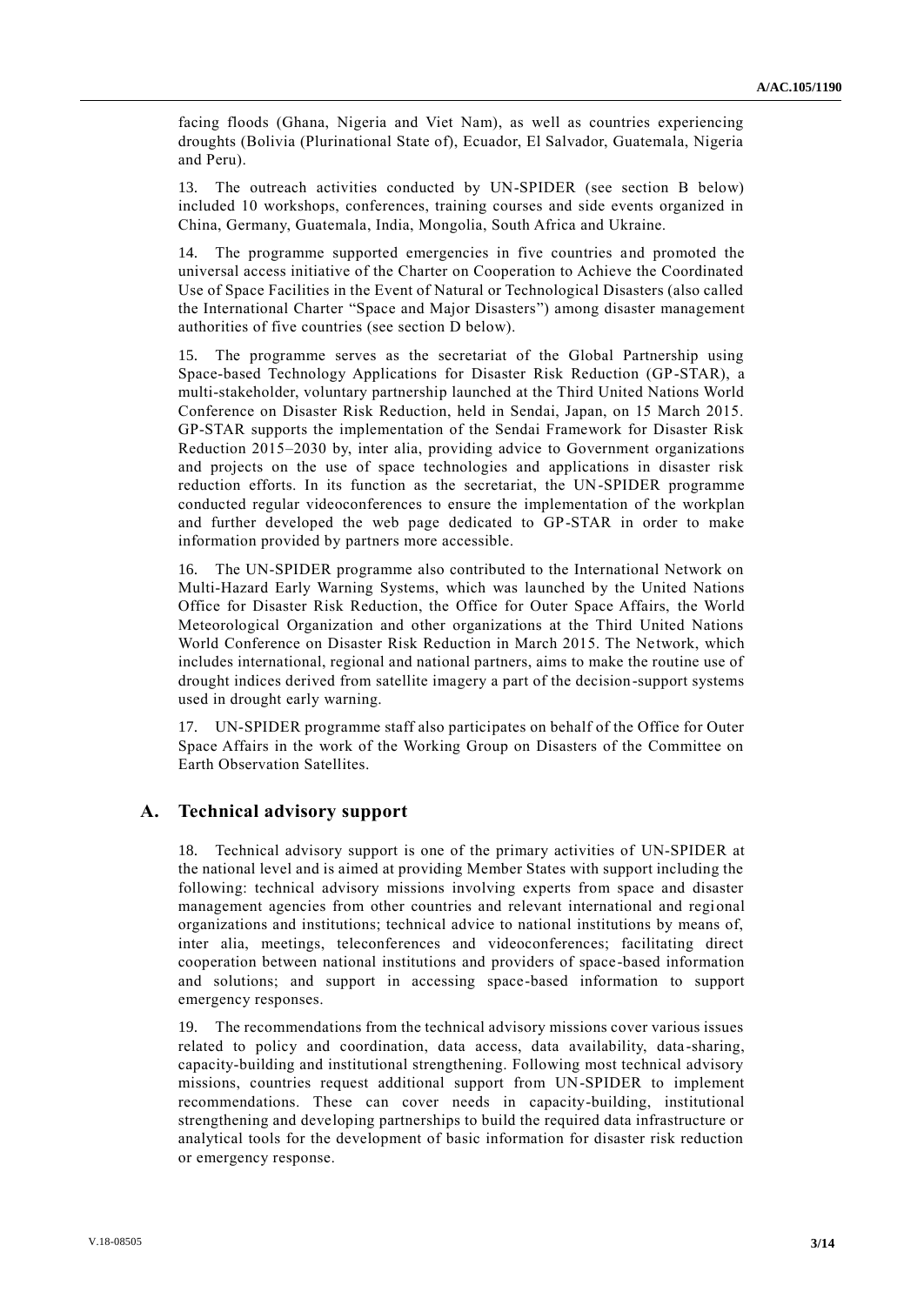20. The activities in 2018, covered in the present section, include a technical advisory mission to Zimbabwe, follow-up activities in Ghana, Guatemala, Nepal, Sri Lanka and Viet Nam, and an advisory support activity in Cambodia.

#### **1. Technical advisory support to Sri Lanka, 27 February–1 March 2018, and 22–28 March 2018**

21. Building on the outcomes of previous missions conducted to Sri Lanka in recent years, UN-SPIDER carried out two institutional-strengthening missions to Sri Lanka to address long-term capacity-building needs and discuss joint activities.

In late February, UN-SPIDER participated in a workshop and conference organized by the MOBILISE project, which is aimed at enhancing the use of digital platforms to facilitate collaboration between different types of stakeholders in disaster management efforts. In addition, UN-SPIDER followed up with the Disaster Management Centre of Sri Lanka regarding the technical inter-institutional team that the Centre, at the suggestion of UN-SPIDER, is setting up together with several institutions in that country for rapid mapping in the case of disasters.

23. From 26 to 30 March 2018, experts from UN-SPIDER and two regional support offices, namely the Asian Disaster Preparedness Centre and the International Water Management Institute, joined forces to conduct a national training course entitled "Application of disaster risk assessment for development planning and effective emergency response". That training session was hosted at the University of Peradeniya in Kandy, Sri Lanka. Forty-one participants from the Disaster Management Centre, the National Building Research Organization, the Ministry of Disaster Management and the National Disaster Relief Services Centre and other institutions participated in the training course. The mission team also met with senior officials from the Ministry of Disaster Management to discuss long-term plans to support the implementation of the Sendai Framework in Sri Lanka.

#### **2. Technical advisory support to Guatemala**

24. Building on the outcomes of previous missions to Guatemala conducted by the programme between 2010 and 2017, UN-SPIDER conducted two expert missions in July and November that included exchanges with a wide range of stakeholders as well as joint seminars together with the National Secretariat for Science and Technology of Guatemala.

25. The missions were used to meet with high-ranking authorities of the National Institute for Seismology, Volcanology, Meteorology and Hydrology, the Executive Secretariat of the National Coordinating Agency for Disaster Reduction and other government agencies. The missions were also used to conduct meetings with members of the technical inter-institutional team on the use of remote sensing and geographic information systems for risk and disaster management.

26. Additional advisory support was provided to the Executive Secretariat of the National Coordinating Agency for Disaster Reduction to activate the Charter following a large eruption of the Fuego volcano that took place on 3 June 2018. UN-SPIDER facilitated access to satellite imagery donated by DigitalGlobe to support emergency response efforts and damage assessments.

## **3. Technical advisory support to Viet Nam, 13–17 August 2018**

27. UN-SPIDER carried out an institutional strengthening mission upon invitation from the Viet Nam Disaster Management Authority and conducted multiple activities in Hanoi. This visit followed up on the progress on the recommendations of the 2013 technical advisory mission and was aimed at continuing ongoing engagement with the Disaster Management Authority and the Disaster Management Policy and Technology Centre, as well as assisting stakeholders in implementing those recommendations.

28. The mission team consisted of six experts from UN-SPIDER, Delta State University and the National Disaster Reduction Centre of China. Meetings were held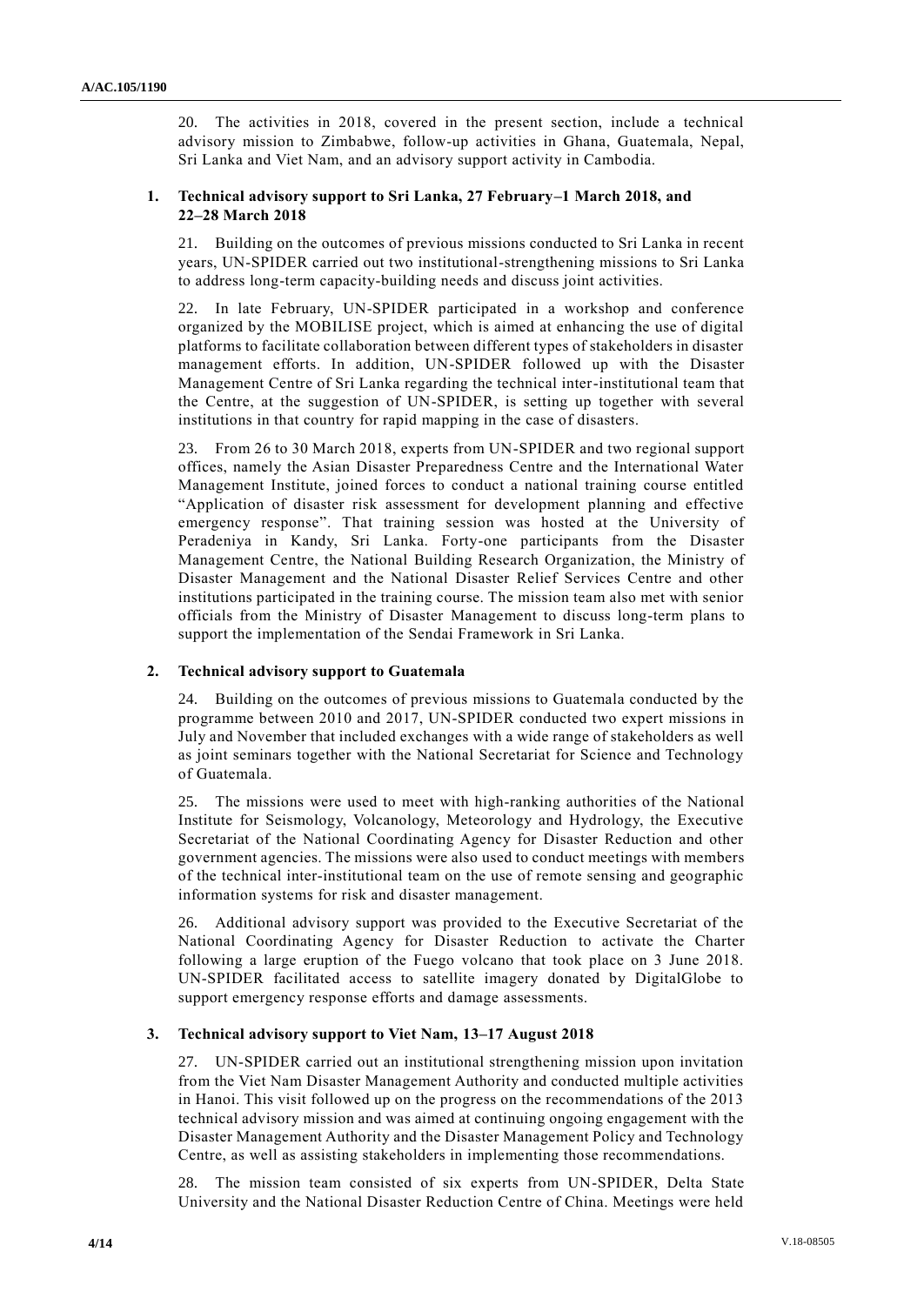with key stakeholder organizations, and standard operating procedures for the utilization of Earth observation data during emergency responses in Viet Nam were discussed.

29. The team also conducted an expert meeting with the Viet Nam Disaster Management Authority to define the long-term engagement of UN-SPIDER in Viet Nam, as well as long-term plans to support the implementation of the Sendai Framework. In addition, concrete actions for developing the national spatial data infrastructure in Viet Nam and steps for the Disaster Management Policy and Technology Centre to become an authorized user of the Charter were addressed.

30. A three-day hands-on training programme on "Unmanned aerial vehicles and space technology for disaster management" was given for key stakeholder organizations. The training programme addressed the use of Earth observation data obtained from space platforms and unmanned aerial vehicles and highlighted how microwave remote-sensing can support assessments of the impact of floods. Fifteen officials from different government agencies participated in the course.

31. During the same period, UN-SPIDER initiated an activation of the Charter on behalf of the Viet Nam Disaster Management Authority to monitor the impact of typhoon Bebinca (see para. 76 below for further details).

### **4. Technical advisory support for drought-prone regions in Latin America and Africa**

32. Maps of drought indicators using free-access satellite data, prepared by UN-SPIDER, were provided to Bolivia (Plurinational State of), El Salvador, Guatemala, Nigeria and Peru through institutional partners. As an example of drought early warning practices, these maps were used to encourage continuous monitoring efforts. In the case of El Salvador and Guatemala, these maps contributed to raising awareness about the longer than usual reduction in rainfall that took place during the months of July and August of 2018, which triggered drought conditions in the two countries.<sup>2</sup>

#### **5. Technical advisory support to Ghana, 15–19 October 2018**

33. UN-SPIDER conducted an institutional-strengthening mission, from 15 to 19 October 2018, at the request of the National Disaster Management Organization of Ghana. The mission was a follow-up activity to a technical advisory mission conducted in 2013 upon the invitation of the Government of Ghana. It included a seminar held on 15 October 2018 with representatives of government agencies and universities, and a four-day training course for 30 participants from more than eight different institutions including the Ghana Space Science and Technology Centre and the University of Ghana.

The training course focused on recommended practices for dealing with floods and droughts. It was aimed at building capacities within Ghana to make use of radar satellite imagery to map the extent of floods. The training course was used as a case study of the floods that took place in northern Ghana in August and September 2018. The course was also used to build capacities within Ghana to generate maps depicting the comparative impacts of droughts on vegetation, and that segment of the course used as an example the droughts occurring in the central part of the country.

35. The training course was used to start the establishment of a technical inter-institutional team that would focus its efforts on the generation of geospatial information extracted from space and in situ data in order to contribute to disaster risk reduction and preparedness and emergency response efforts related to different types of events.

**\_\_\_\_\_\_\_\_\_\_\_\_\_\_\_\_\_\_**

<sup>2</sup> More information on this event and its impact is available at [https://reliefweb.int/report/guatemala/giews-update-central-america-drought-causes-crop-losses](https://reliefweb.int/report/guatemala/giews-update-central-america-drought-causes-crop-losses-dry-corridor-central)[dry-corridor-central.](https://reliefweb.int/report/guatemala/giews-update-central-america-drought-causes-crop-losses-dry-corridor-central)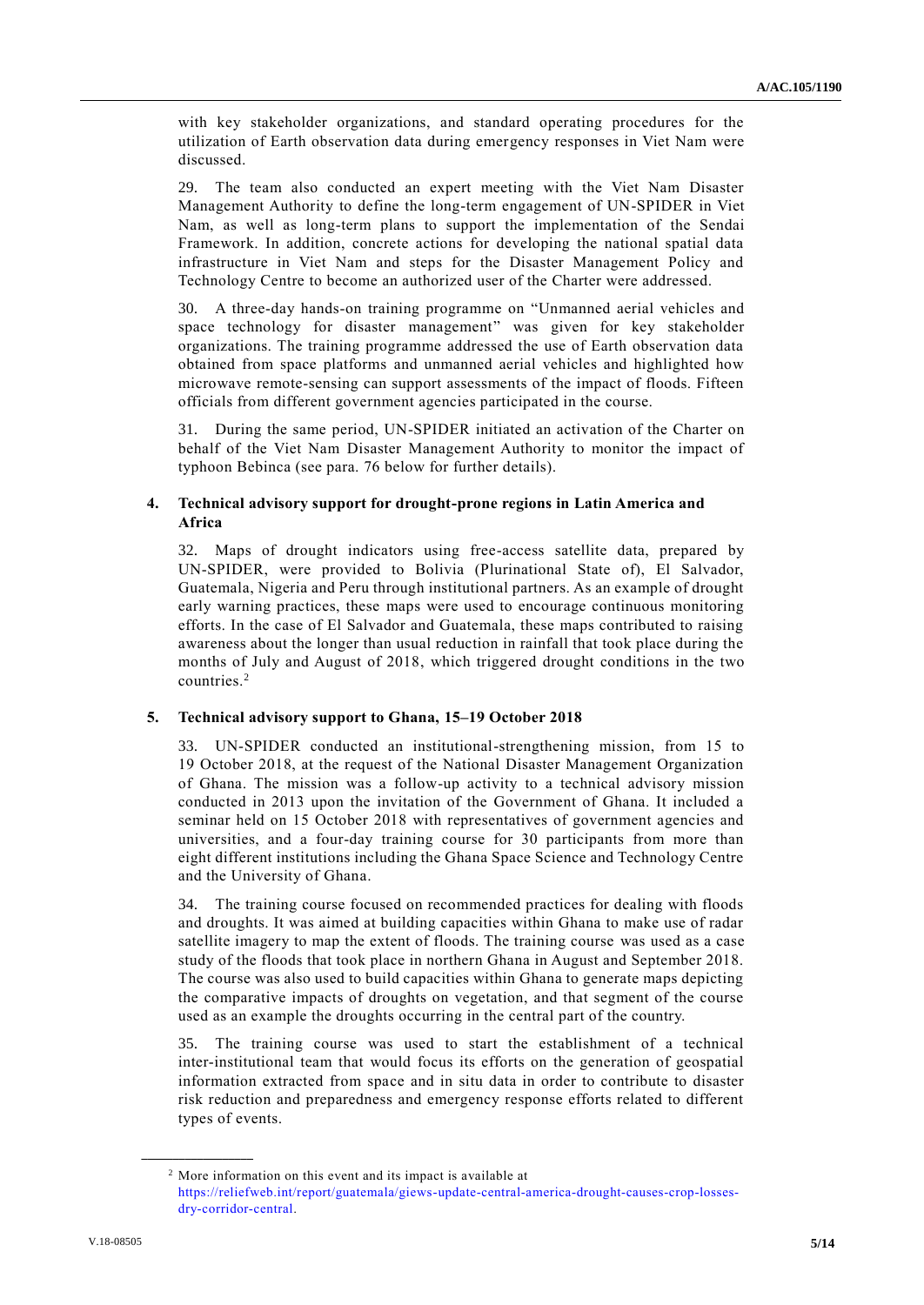36. During the mission, a plan was created for the Ghana Space Science and Technology Centre to hold a training course on the RStudio software and for the Centre for Remote Sensing and Geographic Information Services of the University of Ghana to hold a training course on the SNAP<sup>3</sup> software in the following months.

37. The mission made it possible for UN-SPIDER to support the National Disaster Management Organization of Ghana in its application to become an authorized user of the Charter.

#### **6. UN-SPIDER advisory support activity in Cambodia, 29 October–1 November 2018**

38. UN-SPIDER and World Vision organized a training course and simulation exercise for emergency response in the case of a typhoon, which was held in Phnom Penh from 29 October to 1 November 2018. The objective was to engage with, and build the capacity of, the Humanitarian Response Forum, which comprises international non-governmental organizations and governmental departments. Participants simulated the immediate, initial phase of response to a disaster (i.e., the first month), enacting to the extent possible normal operating procedures in a disaster while still carrying out their regular duties. The activity also generated awareness and understanding of satellite imaging and related mechanisms in the process of emergency management.

39. Communications were made with the National Committee for Disaster Management of Cambodia with respect to a proposal for a UN-SPIDER technical advisory mission to be conducted in 2019 to support the National Committee and other stakeholder organizations with the aim of strengthening their disaster risk management and emergency response by effectively using space-based information.

#### **7. UN-SPIDER technical advisory mission to Zimbabwe, 19–23 November 2018**

40. UN-SPIDER carried out a technical advisory mission to Zimbabwe to evaluate the current and potential use of space-derived information in all aspects of disaster management and make recommendations for strengthening disaster risk management and emergency response in the country. The mission team visited all relevant disaster management-related organizations in the country, consulted with the United Nations country team and was received by two key ministers of the Government of Zimbabwe.

41. The Minister for Higher and Tertiary Education, Science and Technology informed the team of the recent establishment of the National Geospatial and Space Agency of Zimbabwe, which would help in the implementation of the recommendations of the technical advisory mission. On the advice of the mission team, the Department of Civil Protection, as the national disaster management authority, also decided to request becoming an authorized user of the Charter.

42. The mission team also met with a team from the Directorate-General for European Civil Protection and Humanitarian Aid Operations of the European Commission that was visiting the country to implement disaster preparedness projects at the local level. The two teams discussed ways to cooperate in the future in order to jointly address the recommendations and findings of the technical advisory mission.

## **8. Technical advisory support for Nepal, 17–21 December 2018**

43. The institutional strengthening mission to Nepal conducted on 17–21 December 2018 was a follow-up to the technical advisory mission conducted in August 2017 with the aim of improving the utilization of space-based and geospatial information in all stages of disaster management and assisting the stakeholders in implementing the recommendations issuing from that mission.

44. The mission team comprised eight experts from UN-SPIDER, the Office for the Coordination of Humanitarian Affairs, the International Centre for Integrated

**\_\_\_\_\_\_\_\_\_\_\_\_\_\_\_\_\_\_**

<sup>&</sup>lt;sup>3</sup> For further information, see [http://step.esa.int/main/toolboxes/snap/.](http://step.esa.int/main/toolboxes/snap/)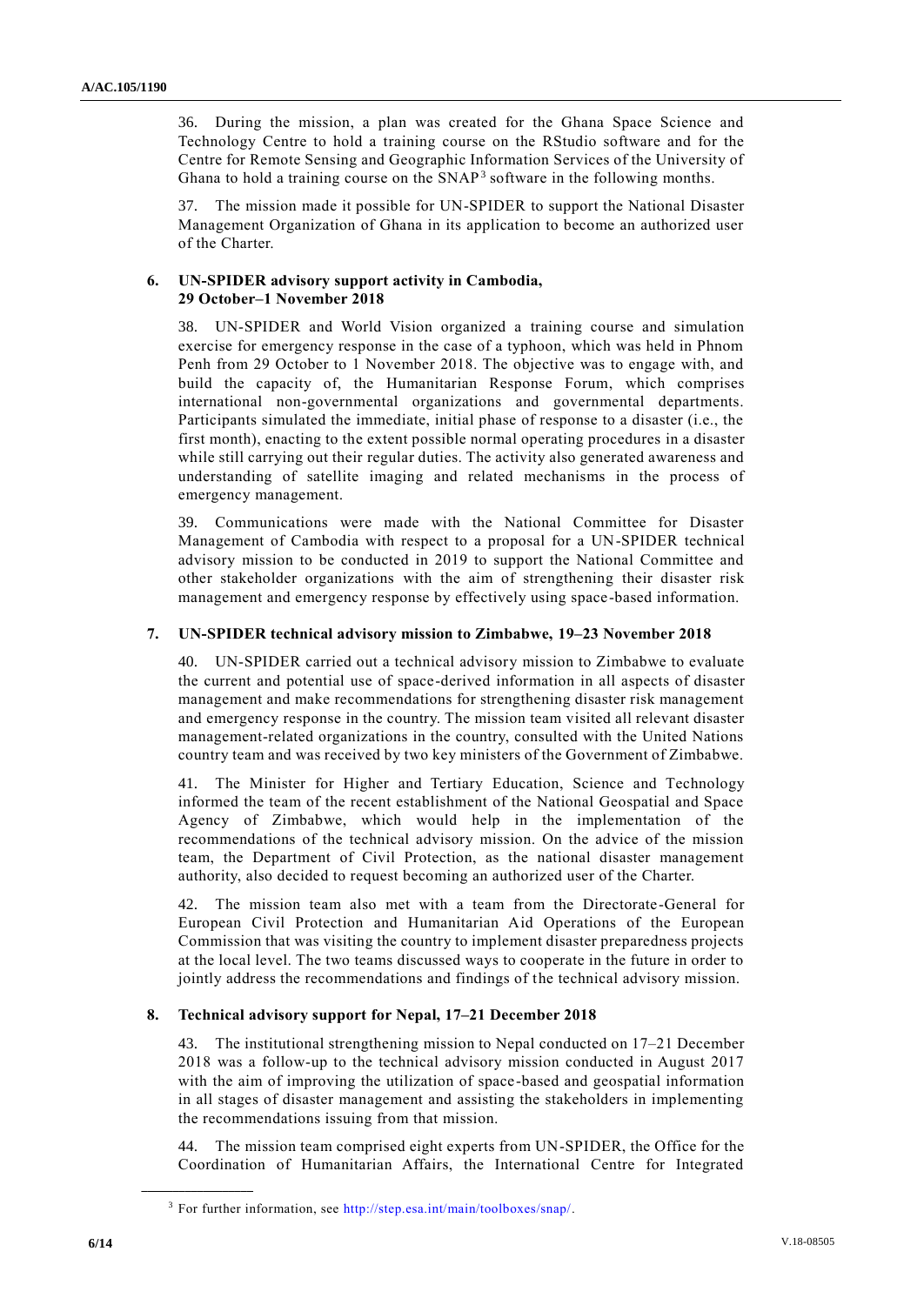Mountain Development, the Aga Khan Foundation, New Brunswick Community College and DigitalGlobe.

45. The follow-up activities included a meeting with Ministry of Home Affairs and key stakeholders on the recommendations and suggested actions contained in the report on the technical advisory mission of  $2017$ ; the report was presented to the key stakeholders, and an awareness-raising workshop was held for high-level decision makers to define the long-term engagement of UN-SPIDER in Nepal to support the implementation of the Sendai Framework. In addition, the Ministry of Home Affairs was briefed on becoming an authorized user of the Charter.

46. The capacity-building programme was carried out for 25 officials, demonstrating the use of space technology for floods, droughts, landslides and earthquakes.

#### **B. Outreach and networking activities**

47. The present section covers events organized or co-organized under the UN-SPIDER programme (section 1); and contributions to events organized under initiatives of partners (section 2).

## **1. Events organized or co-organized by UN-SPIDER**

#### **(a) United Nations International Conference on Space-based Technologies for Disaster Risk Reduction: Enhancing Disaster Preparedness for Effective Emergency Response, held in Beijing, 24–26 October 2018**

48. The United Nations International Conference on Space-based Technologies for Disaster Risk Reduction*:* Enhancing Disaster Preparedness for Effective Emergency Response was co-organized by the UN-SPIDER office in Beijing and the Ministry of Emergency Management of China, in collaboration with the Ministry of Foreign Affairs of China, CNSA and the Asia-Pacific Space Cooperation Organization. One hundred participants from 34 countries attended the conference.

49. The report on the International Conference provides a detailed account of its proceedings (see [A/AC.105/1198\)](http://undocs.org/A/AC.105/1198).

#### **(b) International training course on space-based technologies for emergency response, Beijing, 28 October–1 November 2018**

50. The international training course on space-based technologies for emergency response was conducted back-to-back with the United Nations International Conference on Space-based Technologies for Disaster Risk Reduction: Enhancing Disaster Preparedness for Effective Emergency Response.

51. Twenty-four participants from the Conference attended the training course, which was hosted by the Regional Centre for Space Science and Technology Education in Asia and the Pacific based at Beihang University, Beijing. Experts from the UN-SPIDER regional support offices of Delta State University (United States of America) and the International Water Management Institute (Sri Lanka), as well as from National Disaster Reduction Centre of China, contributed to the training programme.

#### **(c) UN-SPIDER international expert meeting entitled "Towards big (space) data in support of disaster risk reduction and emergency response in Africa", Bonn, Germany, 12 November 2018**

52. The UN-SPIDER international expert meeting, conducted at the United Nations campus in Bonn, Germany, was aimed at contributing to an increased use of big data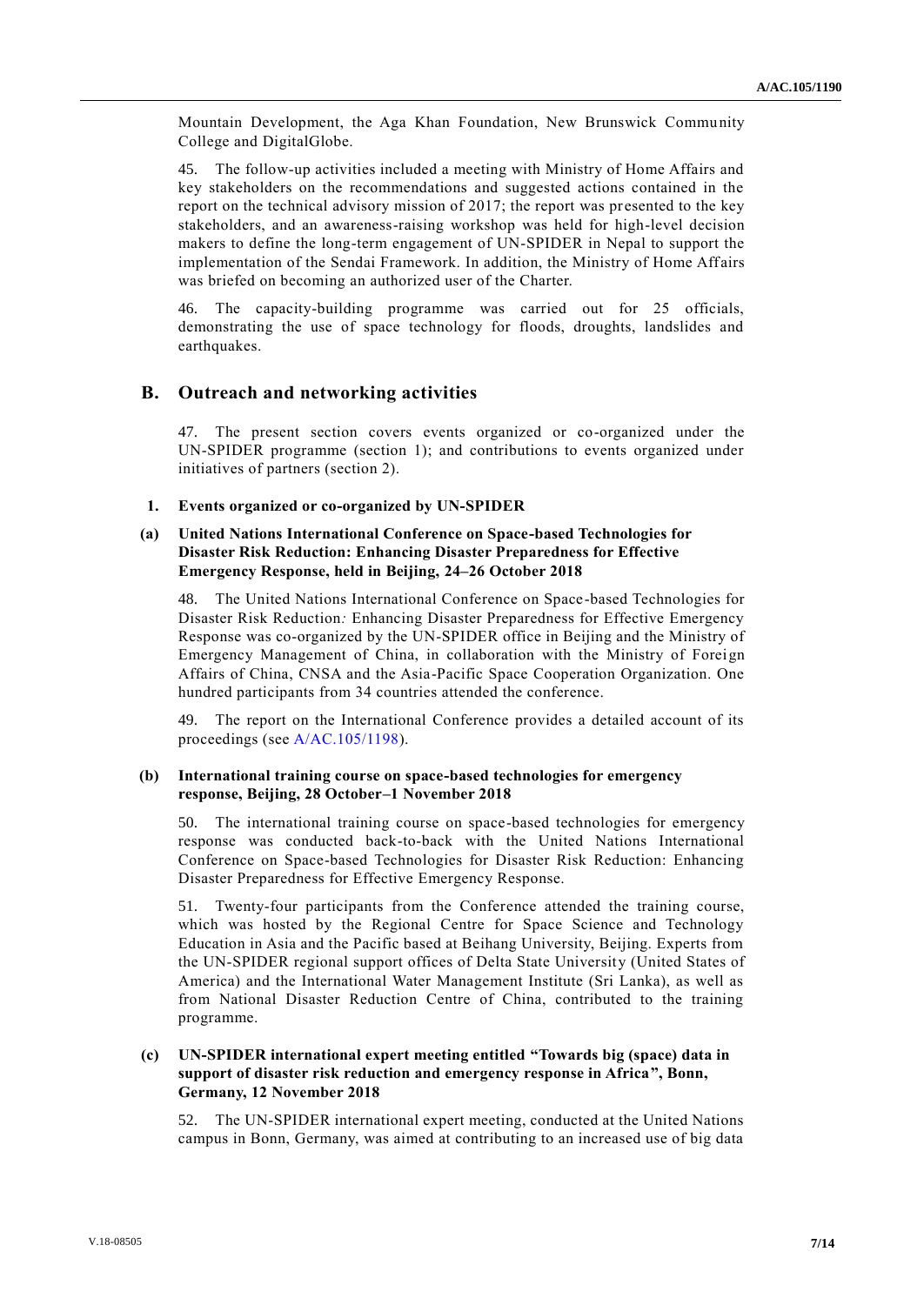approaches and satellite technologies in African countries to respond to challenges posed by natural hazards.

53. More than 45 participants from space agencies, civil protection authorities, development cooperation actors, international organizations, technical relief and humanitarian aid providers, national ministries and the private sector came together at the event. The outcomes, results and key recommendations of this international expert meeting will be incorporated into the UN-SPIDER activities for the coming years.

54. The meeting was organized together with DLR and benefited from financial support provided by the German Federal Ministry for Economic Affairs and Energy (BMWi). The Center for Remote Sensing of Land Surfaces (ZFL) at the University of Bonn, a UN-SPIDER regional support office, also provided support to the meeting.

#### **(d) Regional workshop and capacity-building programme for the utilization of space-based and geospatial information for achieving the targets of the Sendai Framework for Disaster Risk Reduction, South Asian Association for Regional Cooperation Disaster Management Centre, Ahmedabad, India, 4–8 December 2018**

55. The regional workshop and capacity-building programme was the first regional event to be held in South Asia under the umbrella of the South Asian Association for Regional Cooperation (SAARC) Disaster Management Centre (Interim Unit) and the Office for Outer Space Affairs through UN-SPIDER.

56. The workshop brought together disaster management officials and experts to draw up a sustained plan for the utilization of space-based technologies for achieving targets of the Sendai Framework. Thirty-five representatives attended this workshop, and training including experts from disaster management authorities and space agencies in States members of SAARC, academic institutes and regional and international organizations.

57. The workshop and training course were hosted by the SAARC Disaster Management Centre, based at Ahmedabad, India. Experts from UN-SPIDER, the UN-SPIDER regional support office, the International Water Management Institute and from the Centre for Space Science and Technology Education in Asia and the Pacific contributed to the training programme.

58. This activity included a one-day workshop as an outreach event for high-level decision makers and to collect needs for the design of future programmes in the region, and a hands-on training programme for disaster management officials on flood and drought risk assessment and response.

59. The activity enhanced cooperation and the sharing of best practices among disaster management agencies and experts in the region and increased awareness and capacity in the region to take necessary steps in the use of space-based and geospatial information in disaster management.

#### **2. Contributions to events organized under other initiatives**

#### **(a) Second Asian Science and Technology Conference for Disaster Risk Reduction, Beijing, 17 and 18 April 2018**

60. UN-SPIDER organized and co-chaired a session entitled "Progress on strengthening disaster risk governance in Asia" during the Second Asian Science and Technology Conference for Disaster Risk Reduction. The session included nine presentations from co-chairs and panellists representing various national and international organizations. It focused on three areas: strengthening the science policy nexus, development of national science and technology plans to support the Sendai Framework and partnerships with local communities.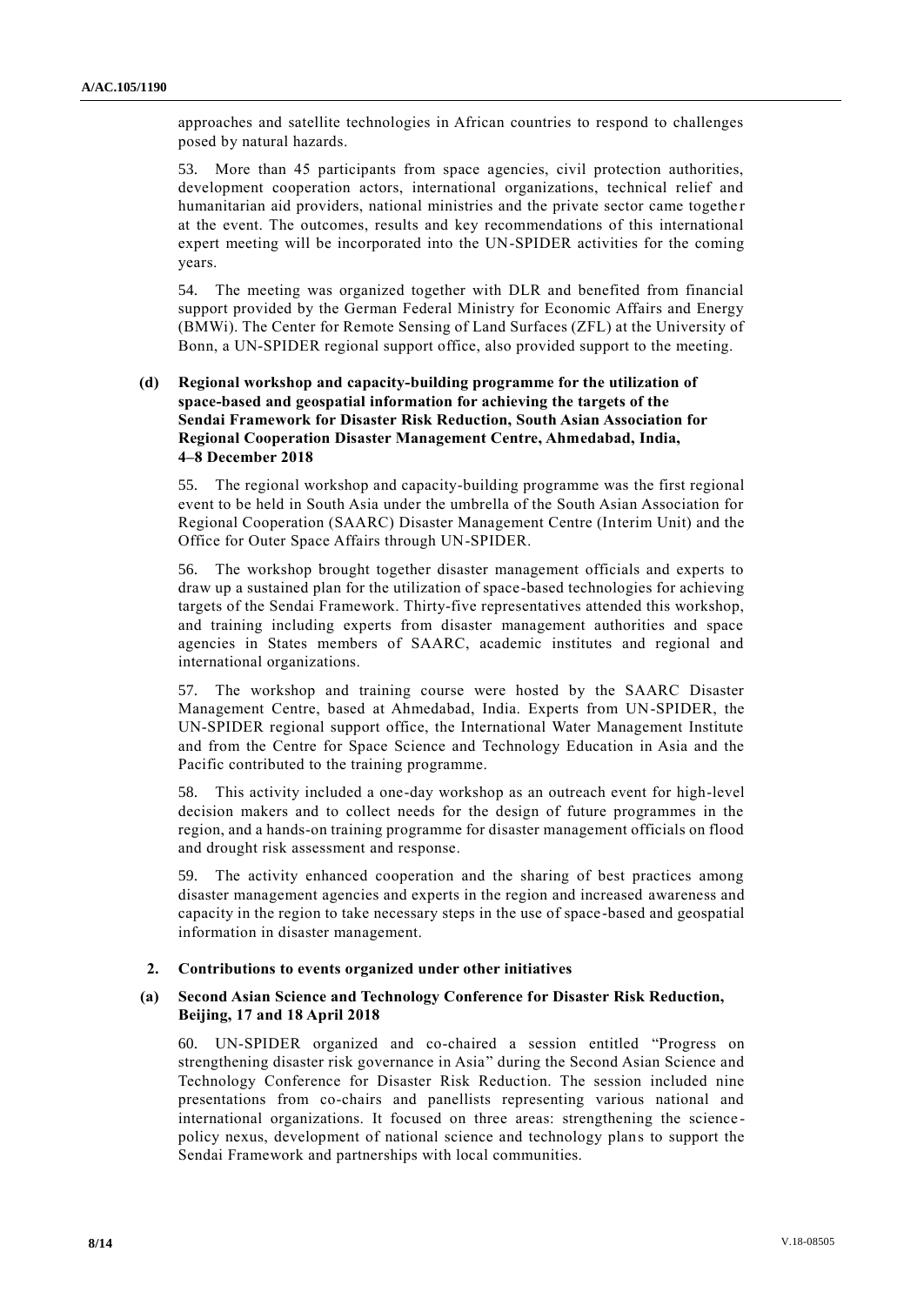#### **(b) Earth Observation-based Information Products for Drought Risk on a National Basis (EvIDENz) project deliverables**

The Earth Observation-based Information Products for Drought Risk on a National Basis **(**EvIDENz) project developed and tested new Earth observation-based methods to assess the impacts of droughts and to contribute to the quantitative measurement of drought indicators established to track progress in the implementation of the Sendai Framework for Disaster Risk Reduction 2015–2030. The methods were developed by ZFL and the United Nations University Institute for Environment and Human Security with the support of the Space Research Institute of the National Academy of Sciences of Ukraine and the National Space Agency of Ukraine and the Disaster Management Training and Education Centre for Africa at the University of the Free State in South Africa. The project was conducted in the pilot regions of Kyiv and Eastern Cape, South Africa, with the intention of generating transferable workflows which could be used in other countries and regions of the world.

62. UN-SPIDER tested the workflows developed by the project consortium and subsequently incorporated into the UN-SPIDER knowledge portal for easy access by users.

#### **(c) Earth Observation-based Information Products for Drought Risk on a National Basis (EvIDENz) stakeholder workshops in Ukraine, 14 to 16 May, and South Africa, 4 to 8 June 2018**

63. The workshops brought together stakeholders, key decision makers, operational technical audiences from the rural development and agricultural sectors, space agencies, research and technology entities as well as members of water, sanitation, economic and disaster management communities. The aim of the EvIDENz stakeholder workshops was to make decision makers and technical staff from various institutions in Ukraine and South Africa aware of the workflows developed by the Centre for Remote Sensing of Land Surfaces of the University of Bonn and the Institute for Environment and Human Security of the United Nations University as part of the project. Such workflows can be used to understand drought risk and to estimate the impact of droughts on crops and livestock. In addition, the workshops discussed a methodological approach to the implementation of the workflows, and a training session was held to build the skills of technical staff on the use of the workflows made available on the UN-SPIDER knowledge portal.

#### **(d) Side event on Earth observation at the Asian Ministerial Conference on Disaster Risk Reduction, Ulaanbaatar, 4 July 2018**

64. The Office, through UN-SPIDER, conducted a side event at the Asian Ministerial Conference on Disaster Risk Reduction, held in Ulaanbaatar, on using Earth observation to implement the Sendai Framework. The session was aimed at demonstrating the benefits of space-based technologies for the implementation of the Sendai Framework, provide a forum to share experiences Asian countries have had in using space technologies for disaster management and identify opportunities for collaboration between disaster management authorities in Asia and UN-SPIDER.

#### **(e) UN-SPIDER/National Secretariat of Science and Technology of Guatemala seminar entitled "Science and technology, its applications in disaster preparedness and response in case of disasters in Guatemala: Fuego volcano", 24 July 2018**

65. UN-SPIDER co-organized a seminar together with the National Secretariat of Science and Technology in Guatemala City on 24 July 2018. The seminar, which brought together more than 40 participants, focused on the use of science, technology and innovation in disaster risk reduction and response efforts in Guatemala with an emphasis on geological hazards. The seminar brought together experts from public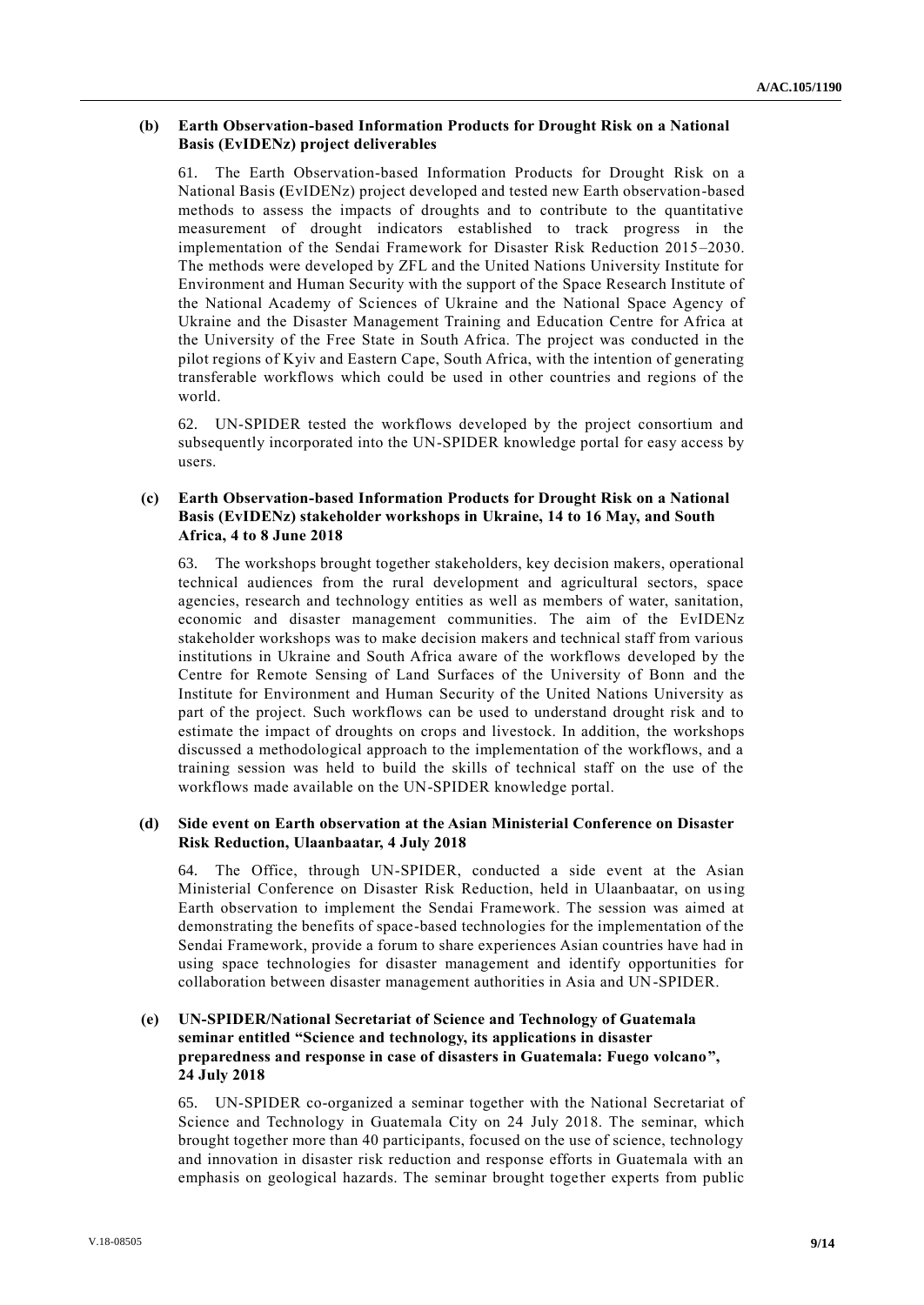and private institutions, universities and non-government organizations as well as researchers and students from various universities.

66. The seminar explored the use of technology used to be more aware of risks associated with volcanic and seismic activity, the benefits of satellite-based solutions and unmanned aerial vehicles to map affected areas in the case of disasters, and the applications of geospatial technologies in Guatemala's Secretariat of the Presidency for Planning and Programming as well as in the Executive Secretariat of the National Coordinating Agency for Disaster Reduction.

#### **(f) UN-SPIDER/National Secretariat of Science and Technology of Guatemala seminar entitled "Mitch+20: Guatemala 20 years after Hurricane Mitch", 30 and 31 October 2018**

67. UN-SPIDER and the National Secretariat of Science and Technology of Guatemala also joined forces to conduct a second seminar, entitled "Mitch+20: Guatemala 20 years after Hurricane Mitch". The seminar was held in Antigua, Guatemala on 30 and 31 October and marked the twentieth anniversary of Hurricane Mitch which devastated several countries in Central America at the end of October and early November 1998. The seminar brought together nearly 70 participants from more than 30 government agencies, private companies and universities as well as from regional and international organizations. It was used to compile information on the technological and institutional progress made in Guatemala since 1998 in prevention, preparedness and response during disaster situations triggered by hydrometeorological hazards. Participants also identified needs in terms of science and technology to support disaster risk reduction and emergency response efforts.

68. During the two-day event, participants discussed topics related to information technologies, satellite technologies and communication to enhance disaster preparedness and response. The seminar provided an opportunity for members of the technical inter-institutional team to presents the results of the use of satellite imagery to compare the extent of floods in 2017 and 2018, and to map the extent of droughts, including the recent drought triggered by the climate anomaly in the summer of 2018.

## **C. Knowledge management**

69. Knowledge management is at the core of UN-SPIDER activities. By systematically and continuously compiling the knowledge and available resources held by individuals and institutions, UN-SPIDER aims to transfer lessons learned, point out innovations and foster collaborative practices. The communities involved in the UN-SPIDER field of work include many different actors: disaster responders, disaster risk specialists, policymakers, remote sensing experts, space technology providers, academics and researchers—whose needs, prerequisites and capabilities vary considerably.

#### **Knowledge portal**

70. The UN-SPIDER knowledge portal [\(www.unspider.org\)](http://www.unspider.org/) is one of the cornerstones of the programme as it hosts information on all activities conducted by the programme and relevant information on the disaster risk, the emergency response and what the space communities are doing. The portal is increasingly recognized as making a significant contribution to strengthening existing networks.

71. The number of visitors to the portal has continually increased since it was launched. In 2018, the average number of monthly visits to the knowledge portal increased by almost 50 per cent from 15,000 to around 22,000. By the end of 2018, the number of content items had grown to nearly 8,300. The sections with the highest addition rates include the news, events, data sources and institutions sections.

72. In 2018, UN-SPIDER became a data provider in the Group on Earth Observations System of Systems (GEOSS) platform. Under the arrangement, selected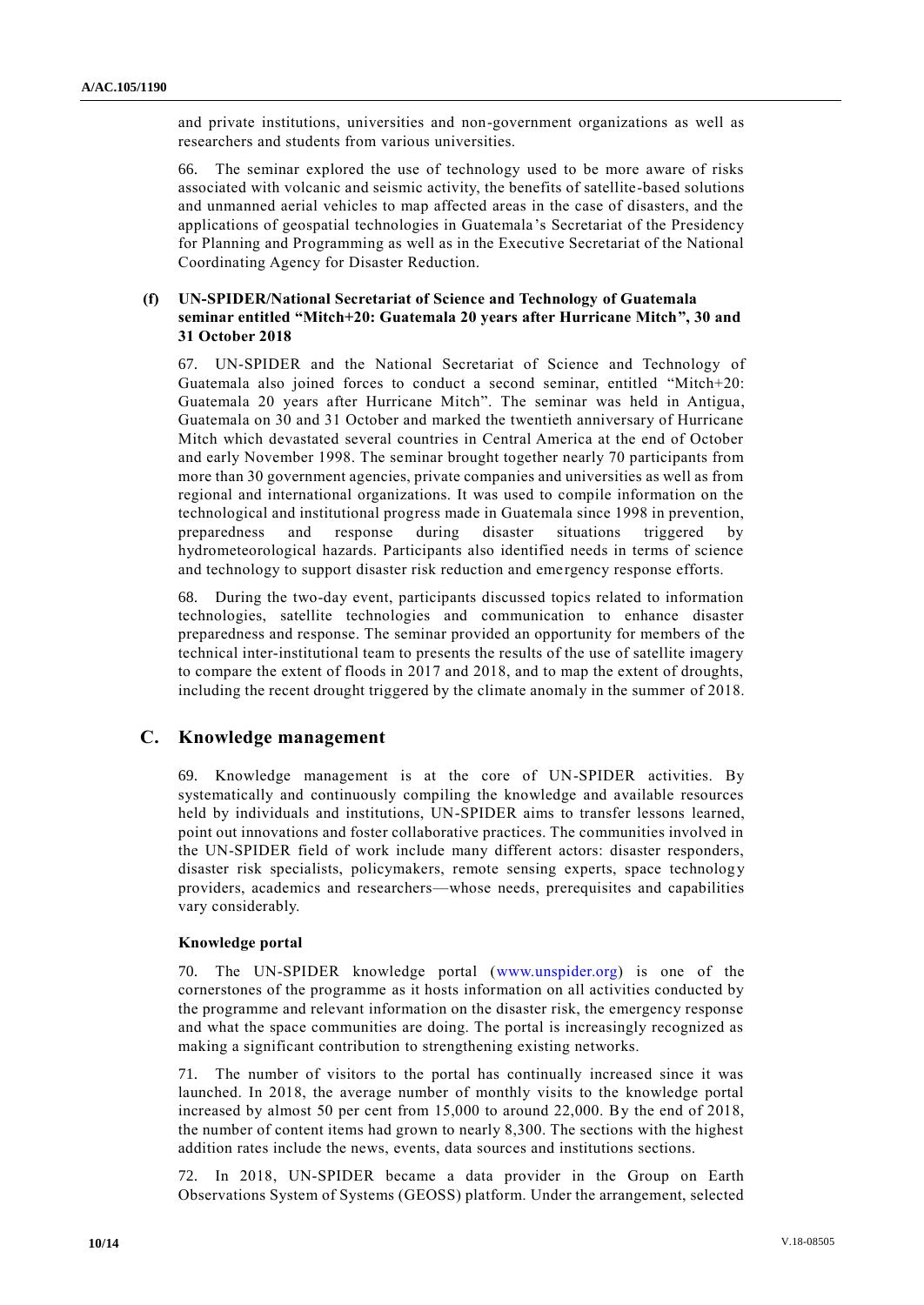resources from the UN-SPIDER knowledge portal, such as data sources, are made available through the GEOSS platform. The Office for Outer Space Affairs participated in the third GEO Data Providers Workshop, held in Frascati, Italy, from 2 to 4 May to present the results of that integration, conduct exchanges with other data providers and explore bringing data relevant for disaster management efforts from the GEOSS portal into the UN-SPIDER knowledge portal.

73. To enable access to information to a broader audience, a drought risk-mapping procedure was translated into French and was transposed to open source software. A further procedure using new high-resolution optical satellite imagery to map flood extents and providing a methodology for flood damage assessment was added to the portal. High interest topics, such as oil spills, harmful algae blooms and land deformation mapping using radar image analysis, as well as an overview of easily accessible flood web maps, were added to the section of the portal called "data application of the month".

#### **D. Support to emergencies**

#### **1. Support to Charter activation for the volcanic eruption in Guatemala on 5 June 2018**

74. UN-SPIDER played a critical role in supporting the response to the Fuego volcano eruption in Guatemala. The activation was requested by the Executive Secretariat of the National Coordinating Agency for Disaster Reduction in response to a joint evaluation of the situation by the National Institute for Seismology, Volcanology, Meteorology and Hydrology and the National Coordinating Agency for Disaster Reduction. The UN-SPIDER technical advisory mission to Guatemala in 2010 and further follow-up missions successfully supported the Executive Secretariat of the National Coordinating Agency for Disaster Reduction in becoming an authorized user of the Charter in 2016. DLR acted as the project manager for that activation.

#### **2. Office for Outer Space Affairs and the Operational Satellite Applications Programme joint activation of the Charter for floods in the Lao People's Democratic Republic, 24 July 2018**

75. The Office for Outer Space Affairs activated the Charter on behalf of the Ministry of Science and Technology and the Department of Disaster Management and Climate of the Lao People's Democratic Republic, while the Operational Satellite Applications Programme (UNOSAT) of the United Nations Institute for Training and Research (UNITAR) activated the emergency mechanism on behalf of the World Food Programme. UNITAR-UNOSAT acted as project manager for the activation. Two UN-SPIDER regional support offices acted as value added providers by interpreting satellite imagery and developing maps: the Asian Disaster Preparedness Centre and the International Water Management Institute.

#### **3. Charter activations for typhoon, floods and landslides in Viet Nam, 17 August 2018**

76. The Office for Outer Space Affairs activated the Charter for typhoon Bebinca in Viet Nam. The Charter activation aided disaster managers in Viet Nam to fully assess the impact of the typhoon and the extent of the floods, and helped to allocate resources and provide aid more effectively. The International Water Management Institute acted as project manager for the activation. The Viet Nam Disaster Management, Policy and Technology Centre, which is a close national partner of UN-SPIDER, acted as a value added provider by assessing satellite imagery and developing maps.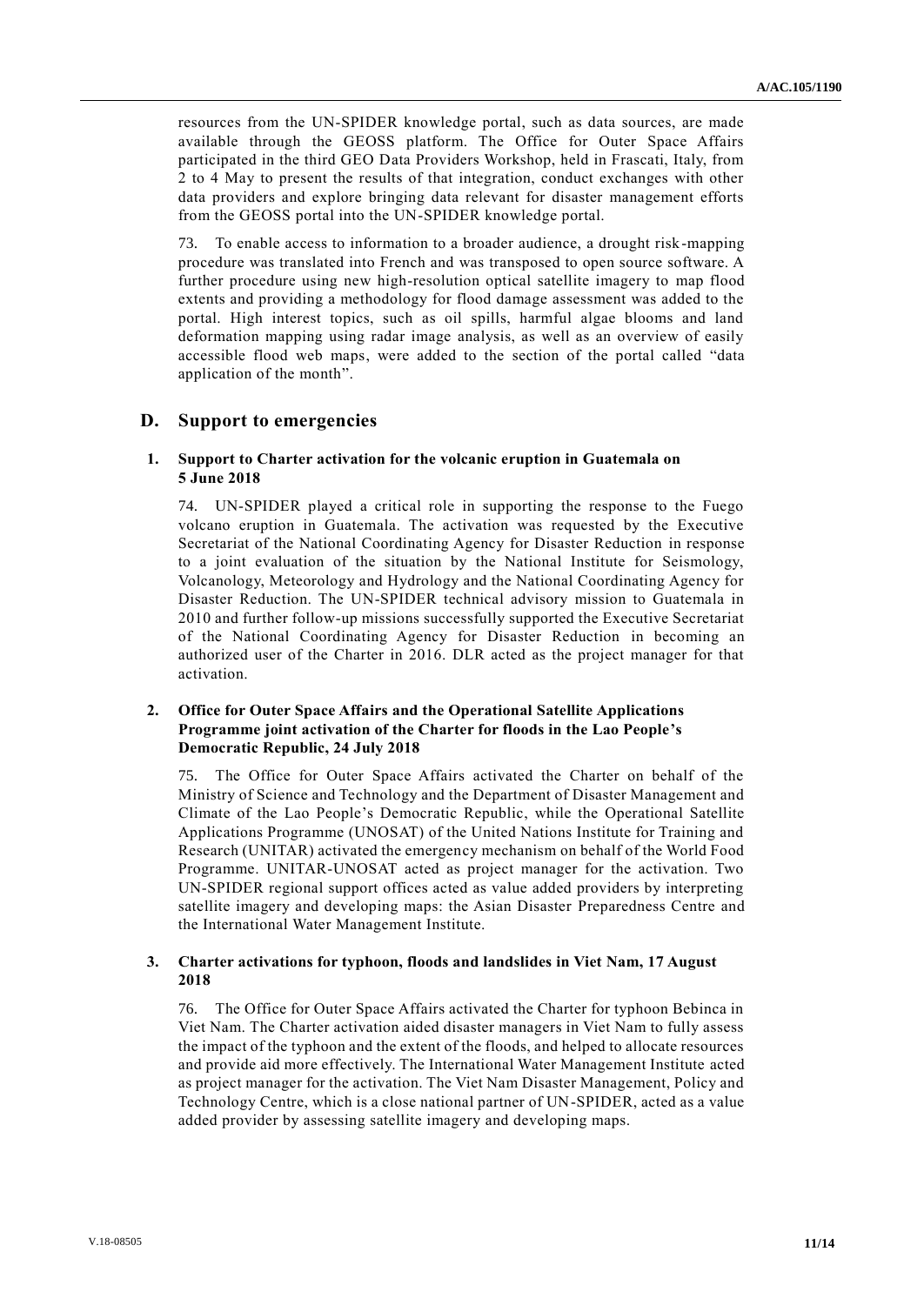## **4. Drought early warning and mapping support for floods in Nigeria, September 2018**

77. The National Space Research and Development Agency (NASRDA) of Nigeria requested the support of UN-SPIDER with methodologies and recommendations regarding UN-SPIDER procedures for flood and drought monitoring. In order to support NASRDA with information regarding the geographical extent of the floods that took place in September 2018, maps of flooded areas were generated using the Moderate Resolution Imaging Spectroradiometer (MODIS) Terra data and Sentinel-1 radar imagery respectively based on the UN-SPIDER recommended practices. These products were specifically tailored for monitoring flooding of the Benue river of Nigeria. Additional maps for droughts in Katsina State were generated and provided to NASRDA. A staff member of NASRDA was given a short training course describing how the maps were generated and could be used for integrated decision support for droughts and floods. In addition, the complete set of raw satellite imagery and MODIS composite products, as well as tailor-made power point presentations, were provided to the staff member for subsequent training activities in Nigeria.

#### **5. Mapping support for floods in Viet Nam and Ghana in September and October 2018**

78. In response to requests for flood monitoring support in September and October 2018, the UN-SPIDER programme processed free access satellite imagery to generate and provide maps of flooded areas to the Viet Nam Disaster Management Authority and the National Disaster Management Organization of Ghana.

79. UN-SPIDER also supported the Viet Nam Disaster Management Centre on 14 September in obtaining satellite data for the Mangkhut super typhoon. On the basis of a bilateral agreement between the Office for Outer Space Affairs and CNSA, CNSA acquired Feng-Yun satellite images on the same day that the Centre requested support. The Viet Nam Disaster Management Policy and Technology Centre used the images for mapping the impact of the typhoon.

## **6. Raising awareness of the Charter**

80. The cooperation between the Charter secretariat and the Office for Outer Space Affairs was highlighted and detailed in statements and presentations during a number of international events and conferences during the reporting period. Every opportunity was used by the Office to raise awareness of the opportunities offered by the Charter, in particular its universal access initiative.

81. Activities conducted by UN-SPIDER included high-level advocacy meetings at ministerial level and technical workshops in which all stakeholders with roles or interest in disaster risk reduction and emergency response were informed a bout different data and services sources, with a focus on the Charter.

82. UN-SPIDER has been working with relevant institutions in Cameroon, Ghana, South Africa, Viet Nam and Zimbabwe to support those institutions in becoming authorized users of the Charter.

## **7. Raising awareness of the Copernicus Emergency Mapping Service**

83. In addition to raising awareness regarding the Charter, the Copernicus Emergency Mapping Service was also highlighted and detailed in statements and presentations at international events and in missions during the reporting period. Every opportunity was used by the Office for Outer Space Affairs to raise awareness of the opportunities offered by this emergency mechanism, including during the UN-SPIDER international expert meeting held in Bonn, Germany, in November 2018.

#### **8. Other emergency support activities**

84. To complement the efforts of the emergency response, the Office for Outer Space Affairs contributed to the International Working Group on Satellite -based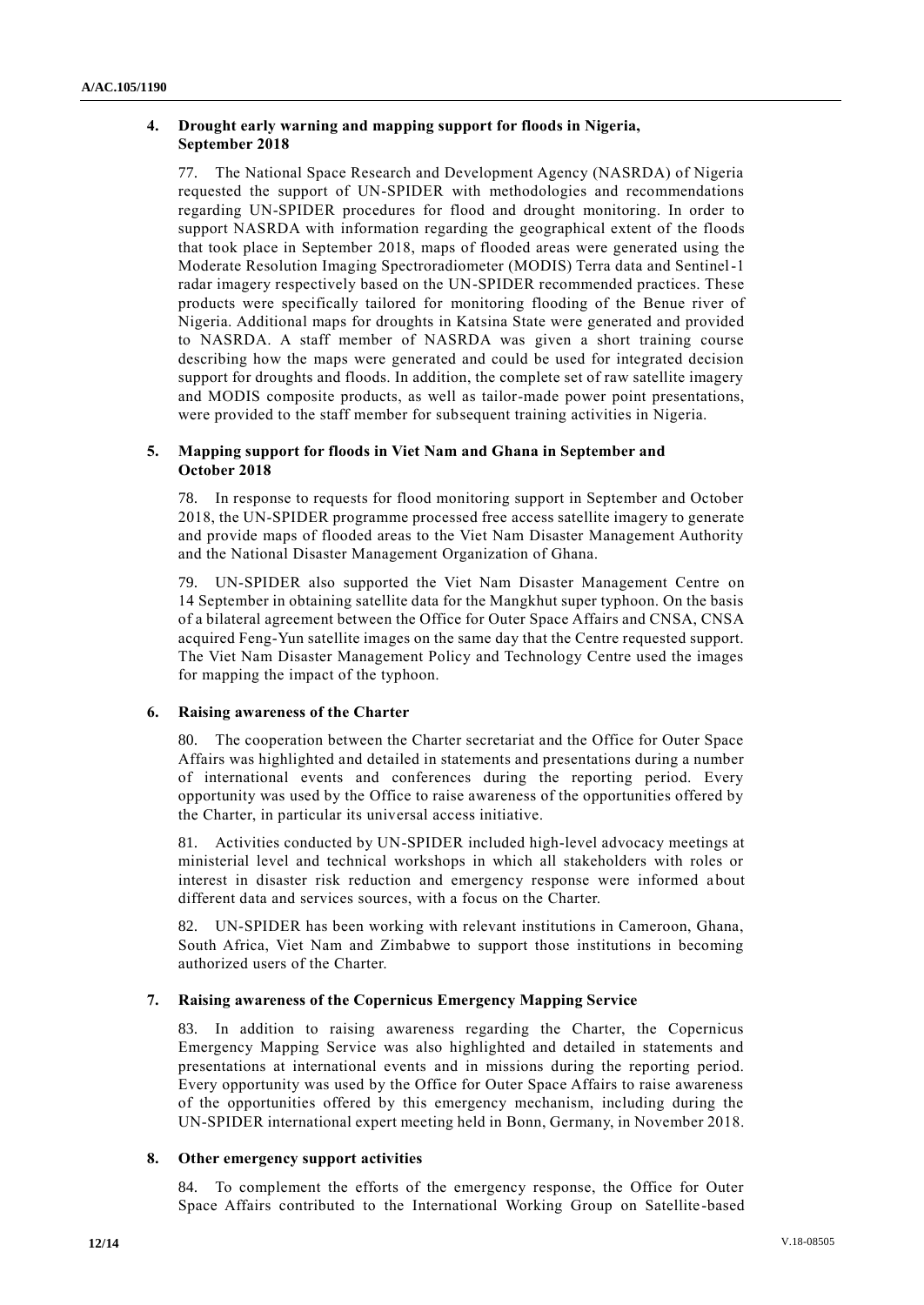Emergency Mapping (IWG-SEM),<sup>4</sup> a voluntary group of organizations involved in satellite-based emergency mapping.

85. The first meeting of IWG-SEM in Asia was hosted during the United Nations International Conference on Space-based Technologies for Disaster Risk Reduction: Enhancing Disaster Preparedness for Effective Emergency Response, which took place in Beijing from 24 to 26 October 2018.

# **IV. Voluntary contributions**

86. In its resolution [73/91,](http://undocs.org/A/RES/73/91) the General Assembly encouraged Members States, on a voluntary basis, to provide UN-SPIDER with the additional resources necessary to address the increasing demand for support successfully and in a timely manner.

87. Accordingly, the successful implementation of activities benefited from the support and voluntary contributions received from the following Governments and entities:

(a) The Government of China contributed 1.25 million renminbis to support the activities of the UN-SPIDER office in Beijing and the services of two experts from the National Disaster Reduction Centre of China and CNSA on a non-reimbursable loan basis from January to August 2018;

(b) The Government of Germany allowed the UN-SPIDER office in Bonn to continue using remaining funds already provided in the funding agreement for the period 2014–2017;

(c) The Government of Germany contributed the services of an associate expert, and DLR provided the services of one expert on a non-reimbursable loan basis;

(d) CNSA, the Asia-Pacific Space Cooperation Organization and the Regional Centre for Space Science and Technology Education in Asia and the Pacific contributed to the annual conference organized by UN-SPIDER in Beijing;

(e) DLR and ZFL contributed to the annual international expert meeting organized by UN-SPIDER and DLR in Bonn, Germany;

(f) The National Secretariat for Science and Technology of Guatemala provided in-kind support in the amount of \$20,000 to carry out its joint seminars with UN-SPIDER in Guatemala and for the travel of UN-SPIDER staff to Guatemala to conduct these events;

(g) The National Disaster Reduction Centre of China contributed to the Beijing training programme.

88. In-kind contributions made by members of the network of regional support offices have been acknowledged above in this report. The programme aims at increasing those inputs as the demand for support from Member States increases significantly. The in-kind and in some cases financial contributions of those organizations are recognized as key to the success of the programme in 2018 and demonstrate the value of UN-SPIDER in building partnerships to improve the capabilities of national and regional institutions with a role in disaster risk reduction and emergency response in developing countries.

# **V. Conclusions**

**\_\_\_\_\_\_\_\_\_\_\_\_\_\_\_\_\_\_**

89. UN-SPIDER is systematically working to achieve its mission by being a gateway to space information for disaster management, by serving as a bridge between the disaster management, risk management and space communities and by

<sup>4</sup> For more information, see [http://un-spider.org/network/iwg-sem.](http://un-spider.org/network/iwg-sem)